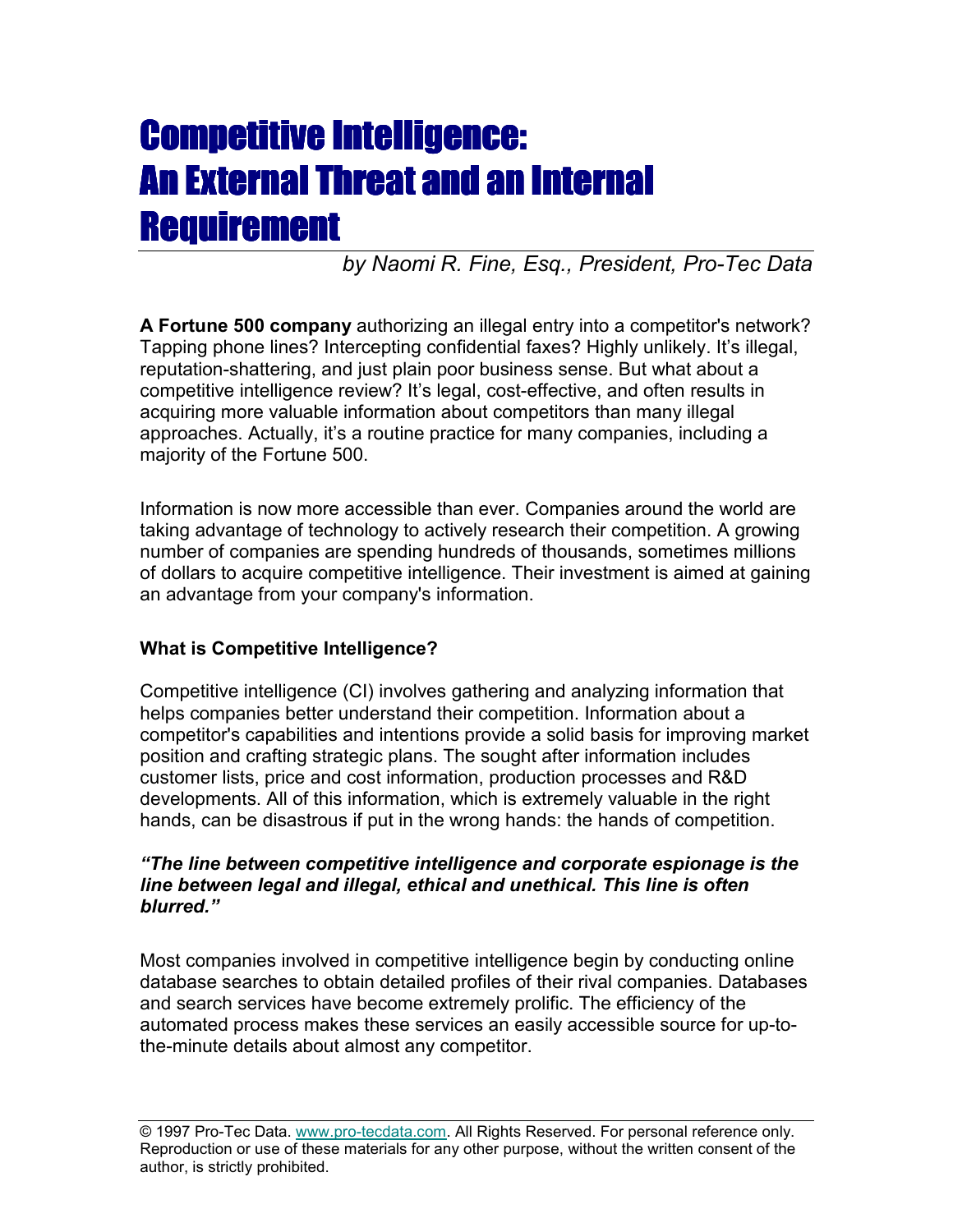For many companies, online searches are just the beginning. The core of competitive intelligence comes from the target company's employees, customers, vendors, contractors and consultants.

#### **How Do They Do It?**

How does a company get product, pricing, cost, timing, engineering and sales information from a target company, its customers, and its suppliers? By hiring a competitive intelligence professional from one of the many consulting firms around the world that provide this service.

They call themselves "Competitive Intelligence Consultants," "Market Researchers," or even "Information Brokers". Whatever the name, they are experts at eliciting detailed strategic and tactical information from a target company's employees. These firms brag that they can "obtain any information from any company", "tap the knowledge and experience of key players in the market", "provide competitor's costs, product plans, profits and other secrets" and "gather anything you need to know." Their tools are the telephone, excellent communication skills, and unrelenting persistence. They achieve the results they promise, often by simply asking for what they want. CI professionals provide their clients with an in-depth perspective into a target company's future.

#### **The Society of Competitive Intelligence Professionals**

How big is the threat? Is there a "...method to this madness?" There is not only a method, but a well established organization that supports the competitive intelligence industry whole-heartedly.

The Society of Competitive Intelligence Professionals (SCIP) which aspires to "serving professionals engaged in collection, analysis, and management of information on competitive and business strategies" was founded in 1986. Today, this highly regarded organization boasts over 5000 active members. This number represents employees from some of the world's most prestigious companies with titles like Market Analyst, Research Analyst, Project Manager, Manager of Corporate Development, and Director of Corporate Strategy. Other members are the consultants representing several hundred firms that persistently wage war on companies' secrets, armed only with a telephone and a friendly voice. The chart below summarizes findings about competitive intelligence professionals.

<sup>© 1997</sup> Pro-Tec Data. www.pro-tecdata.com. All Rights Reserved. For personal reference only. Reproduction or use of these materials for any other purpose, without the written consent of the author, is strictly prohibited. 2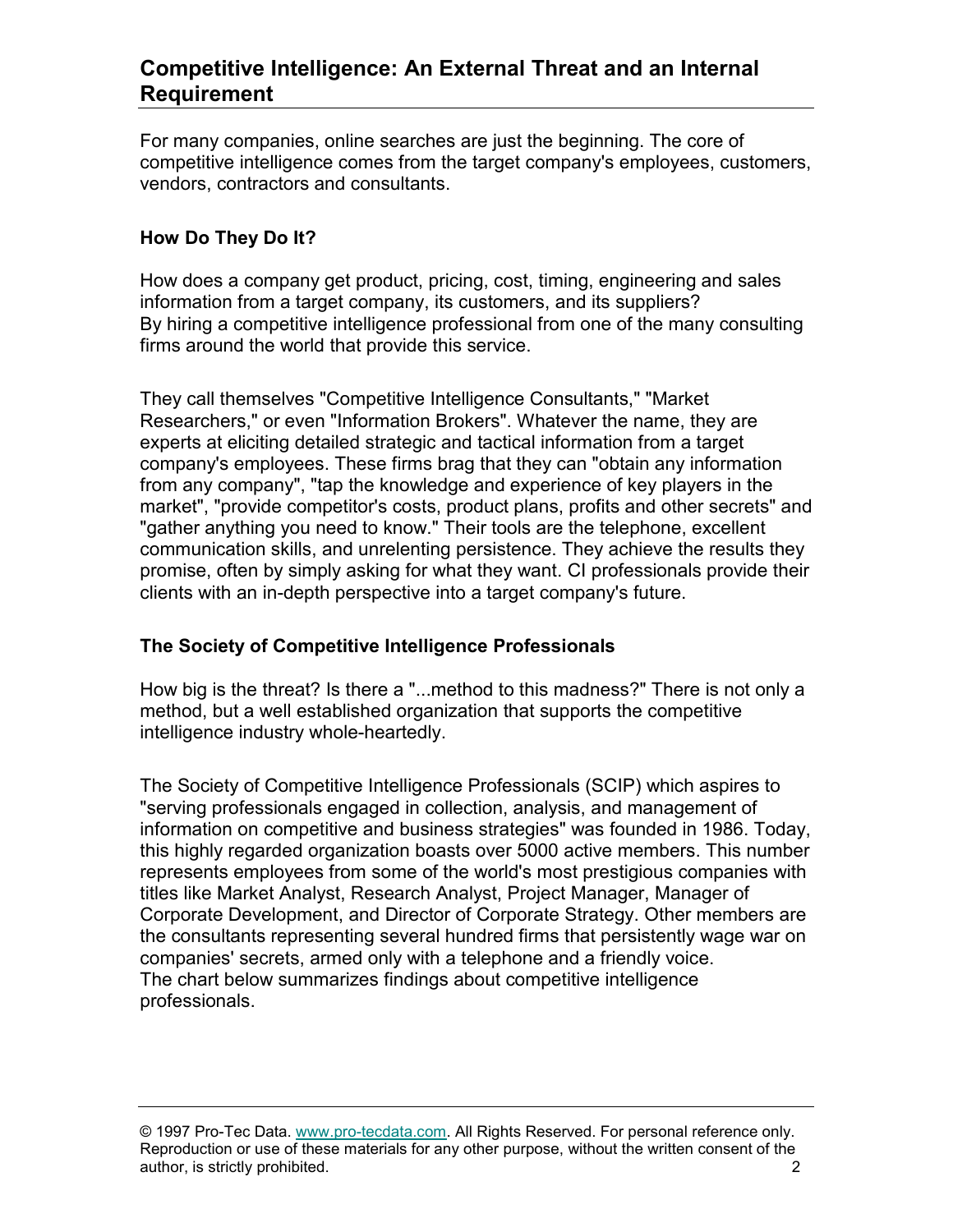

### **Should You Be Concerned?**

Computer hacking and electronic interception have been, and may always be, threats to all companies. Unfortunately, reducing these threats may do nothing to alleviate the most damaging source of information loss: unsuspecting employees. CI professionals laugh at the immense resources expended by companies to secure computers and electronic communication, particularly when companies have employees so willing to talk.

Likely targets of CI are in competitive markets, utilize valuable proprietary information, are in a state of growth or change and do business in a way that makes their information accessible.

The most effective way to reduce the risk of loss to competitive intelligence is through employee awareness. An effective employee awareness plan includes a strategy to educate employees regarding:

- The motivation that drives a CI project
- Actual tactics that CI professionals use to gather information
- The damaging results of a successful CI initiative
- Preventative measures an employee can take to keep illegitimate researchers from getting the information they want
- Guidelines on reporting suspected CI inquiries and information vulnerabilities to the appropriate department (e.g. Information Security or Public Relations)

© 1997 Pro-Tec Data. www.pro-tecdata.com. All Rights Reserved. For personal reference only. Reproduction or use of these materials for any other purpose, without the written consent of the author, is strictly prohibited. 3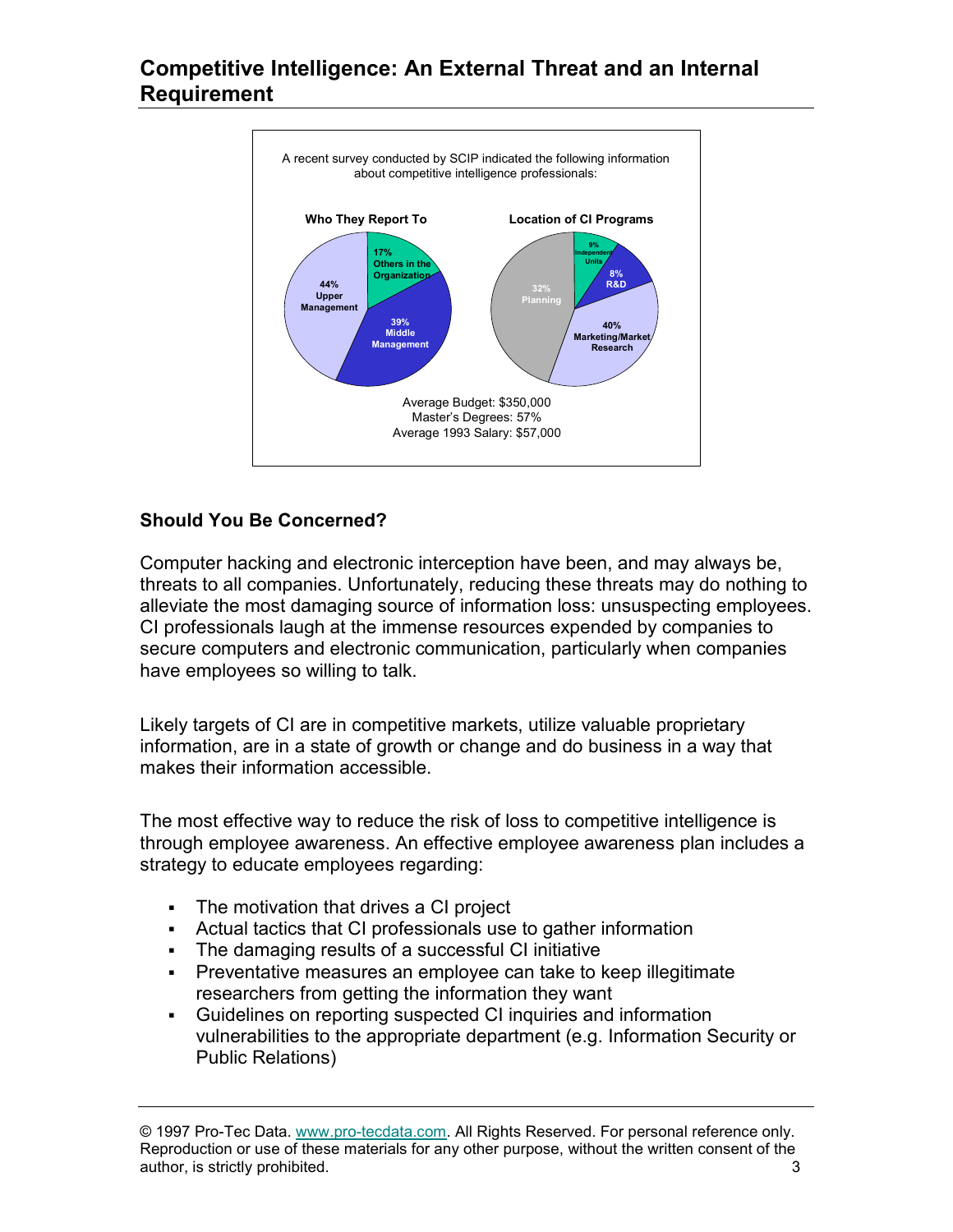Employee awareness of information protection issues often does as much to protect a company's proprietary rights as physical, technical and electronic access controls.

### **It's Closer Than You Think**

Competitive intelligence is not just an outside force against which a company must defend itself. Rather, CI is also a valuable asset cultivated within a company. By tapping into internal intelligence resources, such as the sales force, marketing teams, and purchasing departments, a company can obtain valuable knowledge about the competition.

Sales representatives are constantly gathering information from customers, trade shows, association meetings and even 'casual conversation.' Marketing departments are monitoring the industry, looking for patterns from which to forecast. Purchasing departments evaluate different suppliers to decipher who can best fit their needs.

Companies that recognize the value of CI set up communication channels to take advantage of internal as well as external sources of intelligence. Typically a person or group is responsible for collecting and analyzing intelligence from online database searches, CI consultants and internal sources. They then distribute it within the company to the person or group that can benefit most from the information.

#### **Using Competitive Intelligence to Your Advantage**

Competitive intelligence is not only valuable for strategic and tactical decision making, it is also a helpful tool for improving information security.

At Pro-Tec Data we have had a number of clients use competitive intelligence initiatives to assess information vulnerabilities. We arrange for companies to hire a CI firm to conduct a competitive intelligence "audit" on their own company. This entails a CI firm conducting an investigation by attempting to retrieve confidential and sensitive information from the company that hired them, as though they had been hired by the competition.

In this process, the CI firm is examining the critical flows of information and uncovering the sources of vulnerability within the company. In one case, we were able to get the spell-bound attention of a company's entire executive staff. The embarrassing evidence of information the company had freely given to a CI expert was more convincing than any hypothetical threat or incident experienced by another company. Following a presentation about the information the CI

© 1997 Pro-Tec Data. www.pro-tecdata.com. All Rights Reserved. For personal reference only. Reproduction or use of these materials for any other purpose, without the written consent of the author, is strictly prohibited. 4